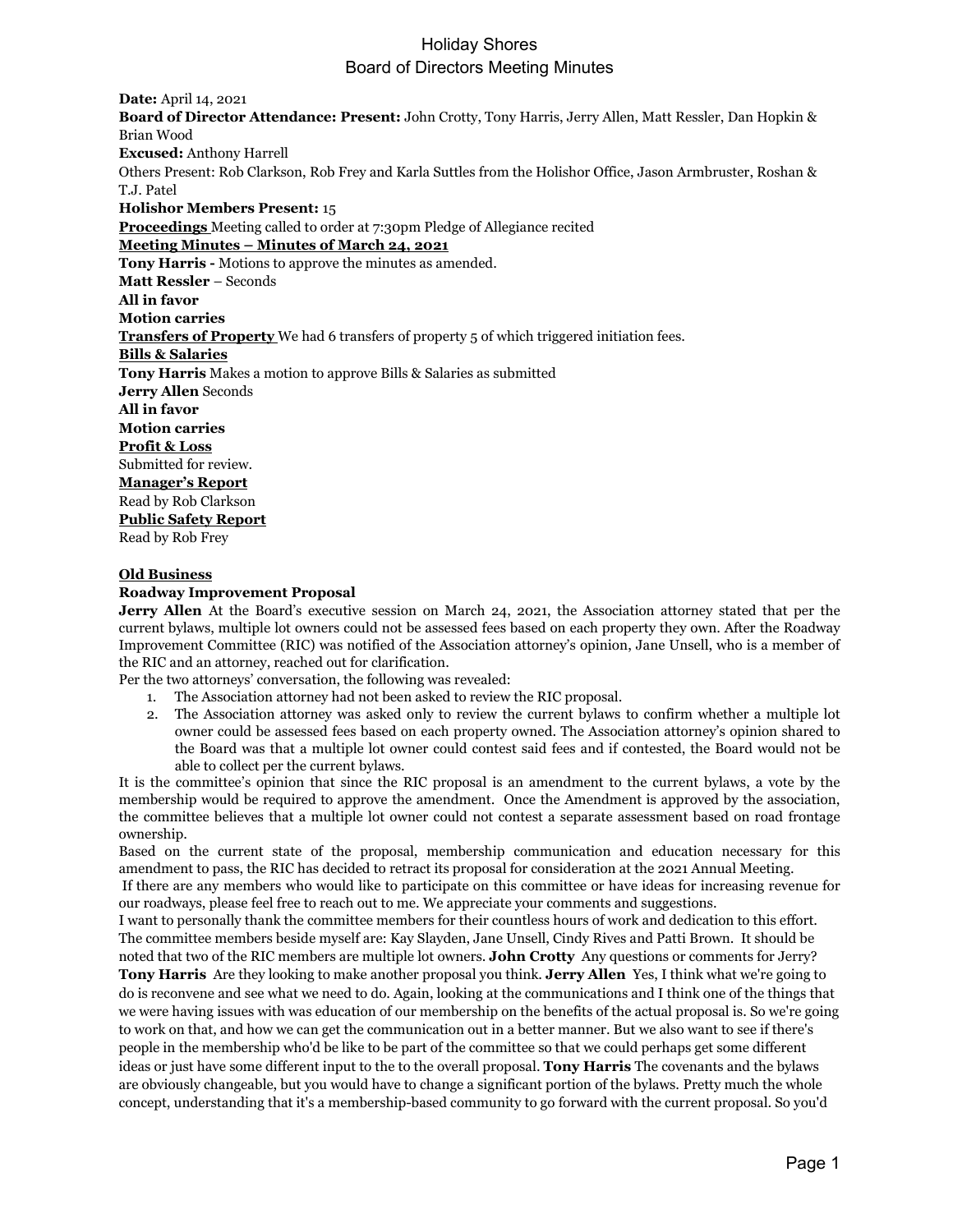be changing a large portion of those to do that. **Jerry Allen** Well, the attorney that we had on the committee reviewed the bylaws and thought that the proposal we put forth would fall within the bylaws even though it's an amendment to those. Again, our association attorney reviewed what he was asked to review which was the current bylaws versus the amendment that the proposal is based on. So anyway, we're going to retract it for 2021 and hope to have something coming up for the for the upcoming Annual Meeting in 2022.

## **Culvert-Ensign Circle**

**Rob Clarkson** I received bids for the culvert replacement on Ensign Circle from Stutz Excavating and Kamadulski Excavating Companies. Stutz was the low bidder at \$2360.00 and was awarded the contract to perform the work. They should have that completed within the next couple of weeks. **Tony Harris** Is that just the culvert and then we'll do the road repair later? **Rob Clarkson** No, that's culvert and road repair.

## **Fish Stocking**

**Rob Clarkson** Harmon Brothers Fishery delivered the 500 largemouth bass and the hybrid stripers (1,111) on Thursday, April 1. They're working on getting us the stripers which were inquired about and will let me know as soon as this can be accomplished. After we have a market price for these fish we will order the flathead catfish and schedule the delivery of those which would complete the fish stocking for the year.

## **Closings**

**John Crotty** We did close on two lots. 1205 Key Largo Terrace for \$6,500.00 on April 2, and 92 Acapulco for \$7,500.00 on April 9.

#### **New Business**

#### **July 4th Contract**

**Tony Harris** I would just state for the meeting minutes that the option that they had marked was the payment of 50% upfront and the other 50% after the fireworks were complete. It's item 2 on the proposal. **Tony Harris** Makes a motion to approve contract as submitted

**Matt Ressler** Seconds

**All in favor Motion carries**

## **Restaurant Proposal #2**

**John Crotty** I believe the proposees here tonight to discuss with us their proposal. **T.J. Patel** My name is TJ Patel, and this is Roshan Patel. And we're in the convenient liquor store business. He has a store in Edwardsville and Worden, and I have a store in Granite City and currently building one in East Alton. And I have a friend that lives here in Holiday Shores, Brad Krome. He had mentioned about the downstairs property for rent. So that's why we came and checked it out and we have an interest of proposing a package liquor store with a bar with a little bit of like food if you guys would approve it. **Tony Harris** So the one thing that I noticed on here, number 5 is the ability to offer gaming as an entertainment. Historically, as people have asked that we pretty much deny that. We don't think that is what we really want in the restaurant. So that's probably a no go. Just to let you know about that one. And then currently, we're in negotiations with another party. So if that happens to fall through or something, we would definitely get back to you and follow up. Right now we're kind of in the middle of that so we can't start a second negotiation till we see what happens with it. **T.J. Patel** How soon you think you'll have an answer? **Tony Harris**  Probably a meeting or two. We meet every other week, obviously so I would say two to four weeks we'd probably have a good feel. **T.J. Patel** Mid May. So should I check back with you. **Tony Harris** Did you guys meet with Steve Yates or someone on the restaurant committee? **T.J. Patel** We walked in, I think Rob Frey showed us the property downstairs, **Tony Harris** They have your contact information. **T.J. Patel** No, our contact information is on the letter there. **Tony Harris** So we can just let you know, that way you don't have to keep following up with us, you don't have to wonder. We can just get back with you after we know about the first negotiations. **John Crotty**  Someone from the board or the restaurant committee will reach out to you.

#### **Variance Request-Culver 1601 Waikiki**

They are requesting to not put the culvert in, and the building committee does recommend the variance. **Mike DeConcini (1601)** I got pictures of it if you want to see it. **Jerry Allen** I drove that street today and I would have to agree with the building committee that we should be able to grant the variance based on what I saw. **Matt Ressler** Makes a motion to grant this variance as submitted.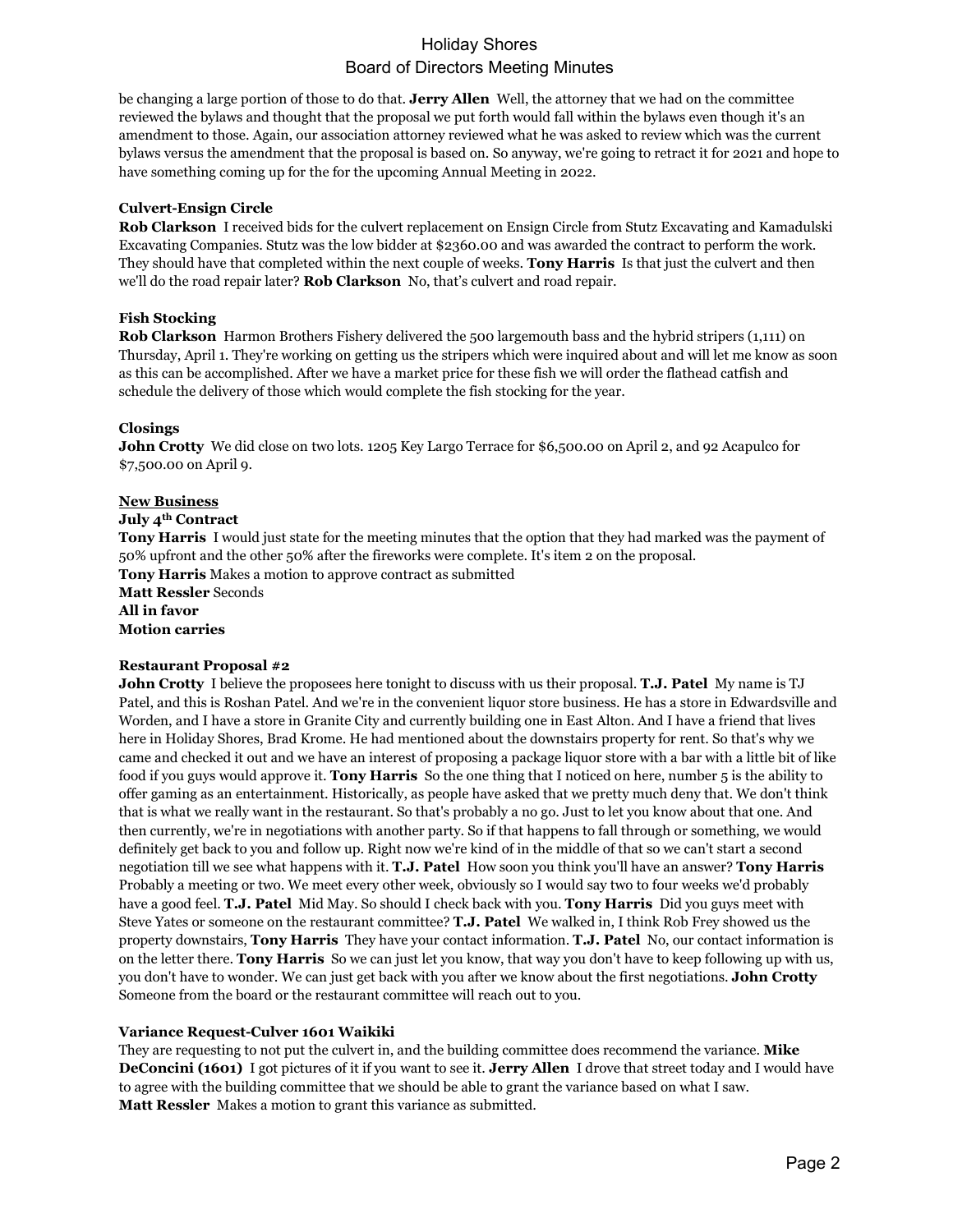**Rob Clarkson** Generally you put on there that if it's ever ditched and needs a culvert in it's the responsibility of the homeowner. **Tony Harris** Yes, that was the point I saw missing from the building committee, they usually had that added. I would think we want that kind of language in there. **Matt Ressler** Are you fine with that. **Mike DeConcini (1601)** Yeah, I don't have a problem with that.

**Matt Ressler** Makes a motion to grant this variance as submitted with a stipulation if it is every ditched and needs a ditch or culvert in the future it is the responsibility of the homeowner.

**Dan Hopkins** Seconds

**All in favor**

**Motion carries**

## **Open Floor**

**Roger Rawson (1851)** On the fireworks are we still paying the same amount, like \$16,000? So when I got here 22 years ago, the fireworks were like an hour long. I think last year, they were 14 minutes. I've been timing them over the years, and I noticed they started getting shorter. So I guess my question is do we need to start thinking about the future. Either increasing the amount of money we spend, or it's just going to get to where it's going to be a fiveminute show and it's not going to be very impressive. **Tony Harris** I didn't time it last year, I would have thought it was a little more than that, but I didn't actually time it so I can't say. **Roger Rawson (1851)** I think the year before it was like 15 or 16 minutes. So because I know we're paying the same amount and we're getting less and less because of the increase in costs. **Tony Harris** I don't have the quantities of what we've had in prior years. This one looked like a pretty good number. **Roger Rawson (1851)** I think we've been paying the same amount since I've been here. It's always been an impressive show years before, just something for you guys to consider. **Tony Harris** It is something to consider, thanks, Roger. **Jeremy Jasudowicz (1041)** I have a culvert going across on the corner of Mexico and Acapulco. And I addressed this in 2019 about eroding and having a possible culvert installed there on that corner. Because that current culvert is about 25-30 feet up, running to a neighbor's culvert, and it doesn't function very well. And it was eroding, you guys came out and added some rocks. It kind of slowed it down but now the erosion is coming back. And I was told that it was on be put on the agenda for 2020 but covid started so I didn't come back to follow up and I was just curious where that was as it's coming back to be a problem. **Tony Harris**  Rob do you know where that one is. **Rob Clarkson** Yes, I know exactly where it is. It was looked at when we did the entire ditching going forward. And it wasn't as much of as priority as some of the areas that are flooding. So it basically got priority 2 instead of priority 1. And if it is eroding again then we can put some more riprap around and solve that problem for a little longer, put a bandaid on it basically until we have the money to actually get to that area. **Jeremy Jasudowicz (1041)** So we talked about, you know, like I said, it's going back from 2019. I don't know if there's a way to get that bumped up a little bit, because it is eroding and then it came back. We did try a repair job but I'm sure you know, we had to pull it back because it started flooding that corner pretty bad. So we pulled out where that black sheeting was, we pulled that back because it was flooding, but kept the riprap but it's just starting to erode again. **Rob Clarkson** Black sheeting is soil cloth. **Jeremy Jasudowicz (1041)** It was backing up way too much, so we pulled that back. **Tony Harris** We can have Rob look at and see if there's something they could do with that or see if they can address it with some more rock. Generally what we try do on the ditching and on the roads is prioritize things in worst to best and start with the worst and keep working our way forward. I'm not actually familiar with that area so I can't say how it compares to the others. These guys have been out and looked at it so we'll see what we can do, maybe do little improvements to keep it going, see if it needs some more riprap or something. **Jeremy Jasudowicz (1041)** Do you have a guesstimate idea of when you might be able to put that culvert in? **Tony Harris** I have to have the plan to see where it was ranked. I don't have that with me tonight, we can certainly look into it and let you know. I don't have that information with me. **Donna Kinder (341)** I have three questions. I received my packet this week. There was no agenda. Also, I'm concerned about just having 75 limit, wondering if it could be out in the parking lot. You know, sometimes we have pretty good weather at that time. And also, another question is, there was no envelope in the package to return the ballots. And I noticed then that we have to come up here and turn them in. So will you be receiving as many ballots that way? Or why was there a change? **Tony Harris** So the agenda, I can't really answer that one. There should have been one in there. **Donna Kinder (341)** There wasn't. **Tony Harris** We can definitely get one posted on the website. As far as the parking lot, we could consider that. Generally, what we found is, if we're not voting on something that affects the dues, we generally do good to get 40 or 50 people here. So I'm not sure that 75 will be an issue. Generally, the times we've had packed houses was when there was some proposal that was going to change the dues being paid. And then obviously its standing room only. But on the other years, when there hasn't been something that really affects a person's pocketbook or the dues it's slim. So I don't know if the 75 will really be an issue or not. The reason there was no envelope was, let's see, this is 21. **Rob Clarkson** Because you can't mail it back. **Tony Harris** Yes, you can't mail